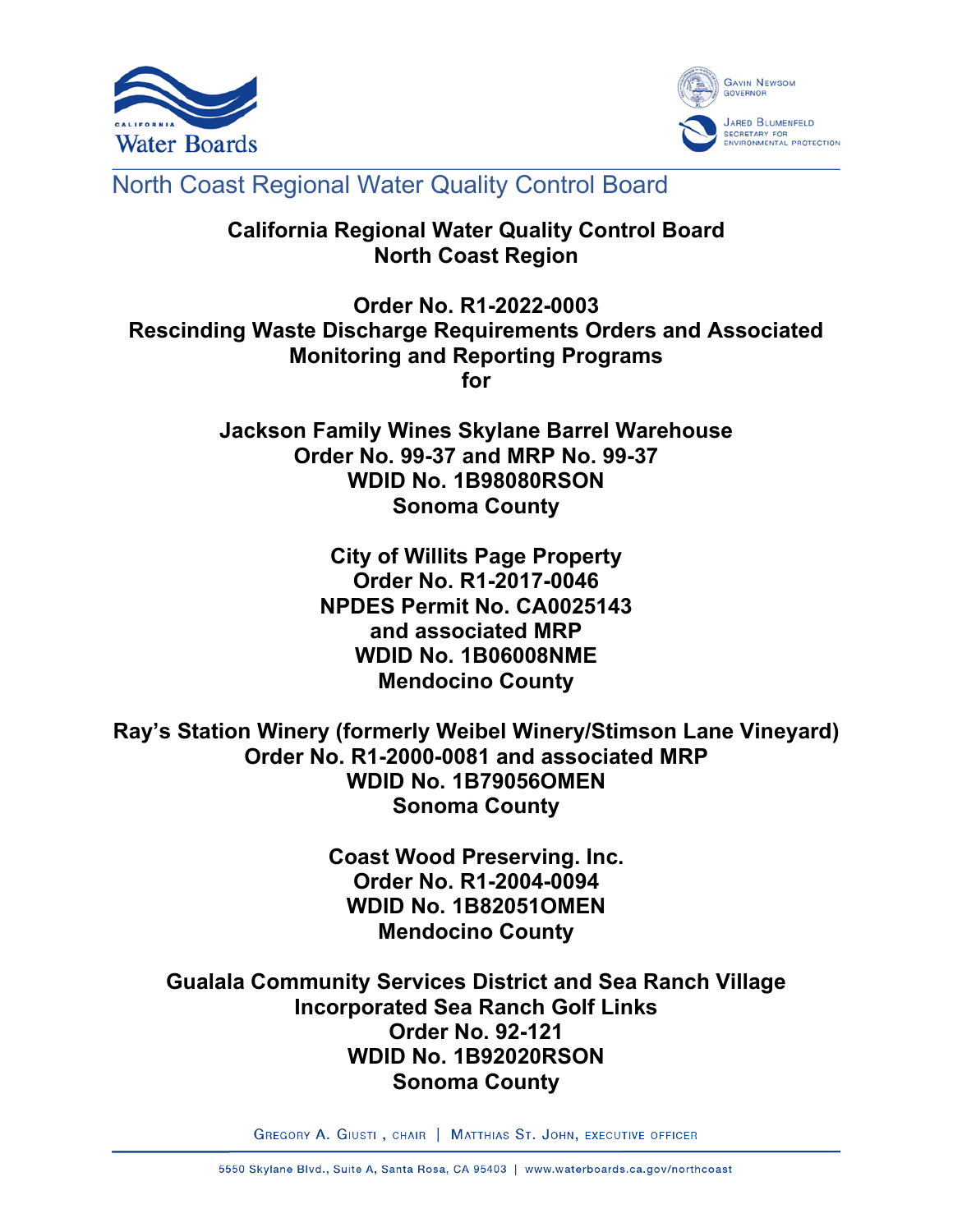# **County of Sonoma, County Service Area #6 Sea Ranch North Wastewater Treatment and Disposal Facilities Order No. 94-004 WDID No. 1B720190SON Sonoma County**

The California Regional Water Quality Control Board, North Coast Region (hereinafter Regional Water Board) finds that:

- 1. Since the promulgation of the Porter-Cologne Water Quality Control Act in 1970, the Regional Water Board has prescribed many Waste Discharge Requirements (WDRs) that over time have become unnecessary due either to the fact that the discharge has ceased, or it was determined by Water Board staff that the facility would be best regulated by a different permit or waiver of WDRs. Water Code section 13263 subdivision (e) provides that the Regional Water Board shall review WDRs periodically. In addition, subdivision (g) of that section provides that all discharges are privileges, not rights. Accordingly, the Regional Water Board has the authority to rescind WDRs, as appropriate.
- 2. On January 28, 2016, the Regional Water Board adopted Waste Discharge Requirements for Discharges of Wine, Beverage, and Food Processor Waste to Land, Order No. R1-2016-0002 (WBFP General WDR). The WBFP General WDR authorizes discharges of processing waste to land for the purpose of disposal or reuse so long as those discharges comply with all requirements, provisions, limitations, and prohibitions in the WBFP General WDR. Wine, beverage, and food processing facilities eligible to apply for enrollment under the WBFP General WDR includes wineries, breweries, cider houses, non-alcoholic beverage producers, distilleries, post-slaughter cut and wrap meat processing facilities, fruit and vegetable processors, and dairy product manufacturers. Facilities that discharge combined domestic and process wastewater are not eligible for enrollment under the WBFP General WDR.
- 3. On, May 2, 2006, the State Water Resources Control Board (State Water Board) adopted Order No. 2006-0003-DWQ, Statewide General Waste Discharge Requirements for Sanitary Sewer Systems (SSS General Order). This Order provides a consistent, statewide regulatory approach manage sanitary sewer overflows by requiring public agencies that own or operate a sanitary sewer system that conveys wastewater to develop and implement a sewer system management plan and report all sanitary sewer overflows to the State Water Board's online sanitary sewer overflow database. Public agencies that own or operate a sanitary system that has more than one mile of piping or sewer lines that conveys wastewater to a publicly owned treatment facility must apply for coverage under the SSS General Order.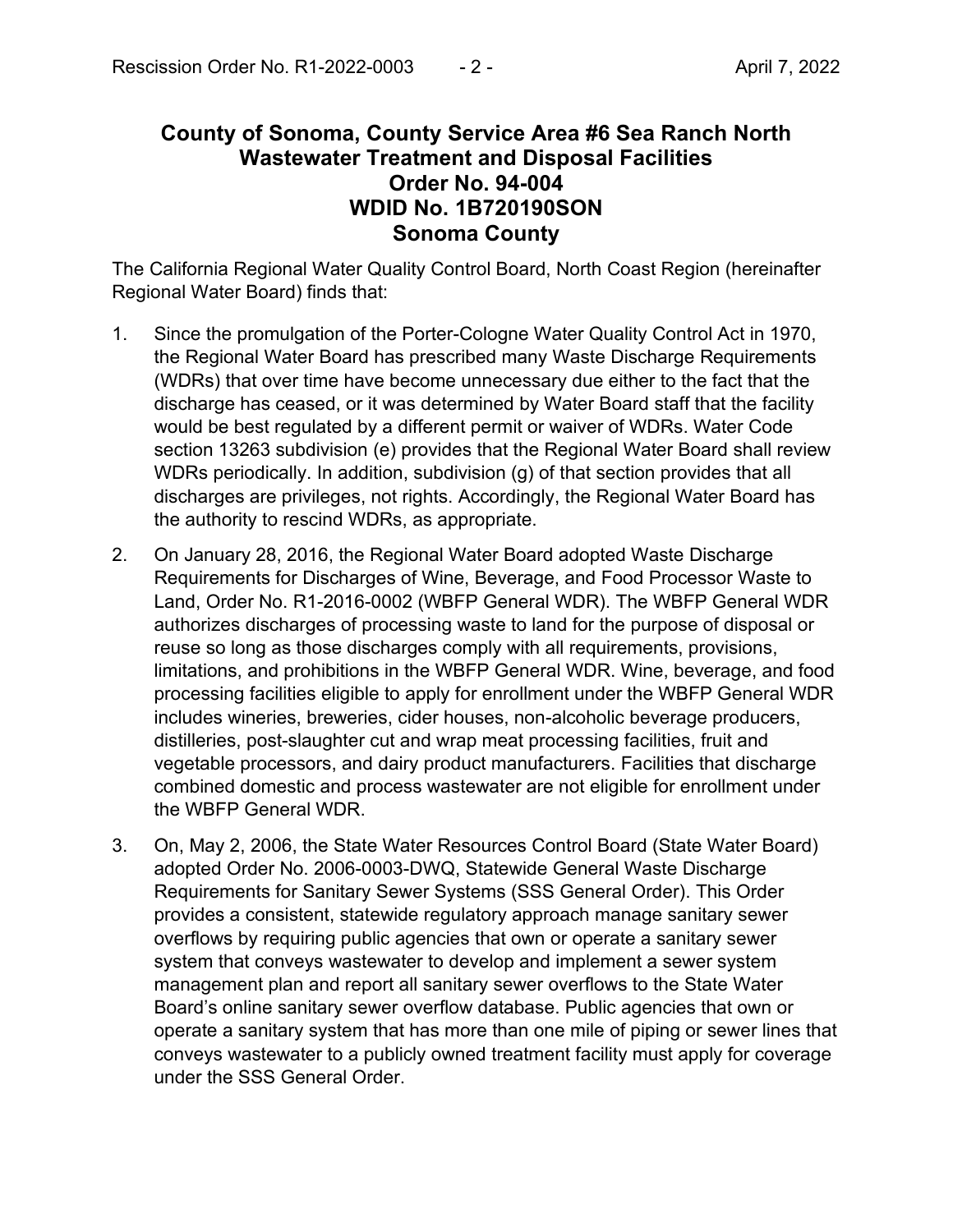4. Regional Water Board staff has determined that WDR Order Numbers 99-37, R1- 2017-0046, R1-2000-0081, R1-2004-0094, along with their respective Monitoring and Reporting Programs (MRPs) are no longer applicable, relevant, or necessary and should be rescinded. Discharges or active remediation regulated under these orders have either ceased or are now covered under one of the following general orders: the WBFP General WDR, the Small Domestic System General WDR. Details of the discharges regulated under the above referenced orders are provided in the Discharge Specific Findings Section.

### **Discharge Specific Findings**

#### **Jackson Family Wines, Skylane Barrel Warehouse**

- 5. The Jackson Family Wines Skylane Barrel Warehouse is located at 5600 Skylane Boulevard in Santa Rosa, Sonoma County. The Skylane Barrel Warehouse complex includes a main office, a bottling building, a blending building, barrel warehouses (two), a winery process wastewater treatment and disposal system that includes six process wastewater ponds. The Skylane Barrel Warehouse complex is owned and operated by Jackson Family Wines (Discharger).
- 6. The Regional Water Board adopted WDR Order No. 99-37 for the Jackson Family Wines (referred to as Kendal-Jackson in Order No 99-37) and associated MRP for Skylane Barrel Warehouse on July 21, 1999. Order No.99-37 authorized the discharge and reuse of process wastewater from the wastewater treatment system and disposal system to pasturelands and vineyards located within a designated Land Application Area (LAA).
- 7. On February 26, 2020, the Discharger submitted a Technical Information Report (TIF) and a Form 200 to the Regional Water Board, applying for coverage of the Skylane Barrel Warehouse (Facility) winery process wastewater treatment and disposal system under the WBFP General WDR. The Discharger additionally requested that the Facilities WDR Order No 99-37, be rescinded following enrollment under the WBFP General WDR
- 8. On September 01, 2020 a Notice of Coverage (NOC) letter was issued to Jackson Family Wines for the Skylane Barrel Warehouse enrolling the facility under the WBFP General WDR for the winery process wastewater treatment and disposal system.

#### **City of Willits Page Property**

9. The Page Property is located at 3920 Canyon Road in Willits, Mendocino County. The owners and operators of the Page Property are the City of Willits and Willits Environmental Remediation Trust (WERT). The property is a 2.4-acre hillside lot adjacent to Darby Creek. The Page Property was used by the City of Willits as a burn dump and included chromic acid disposal between the 1940s until 1973.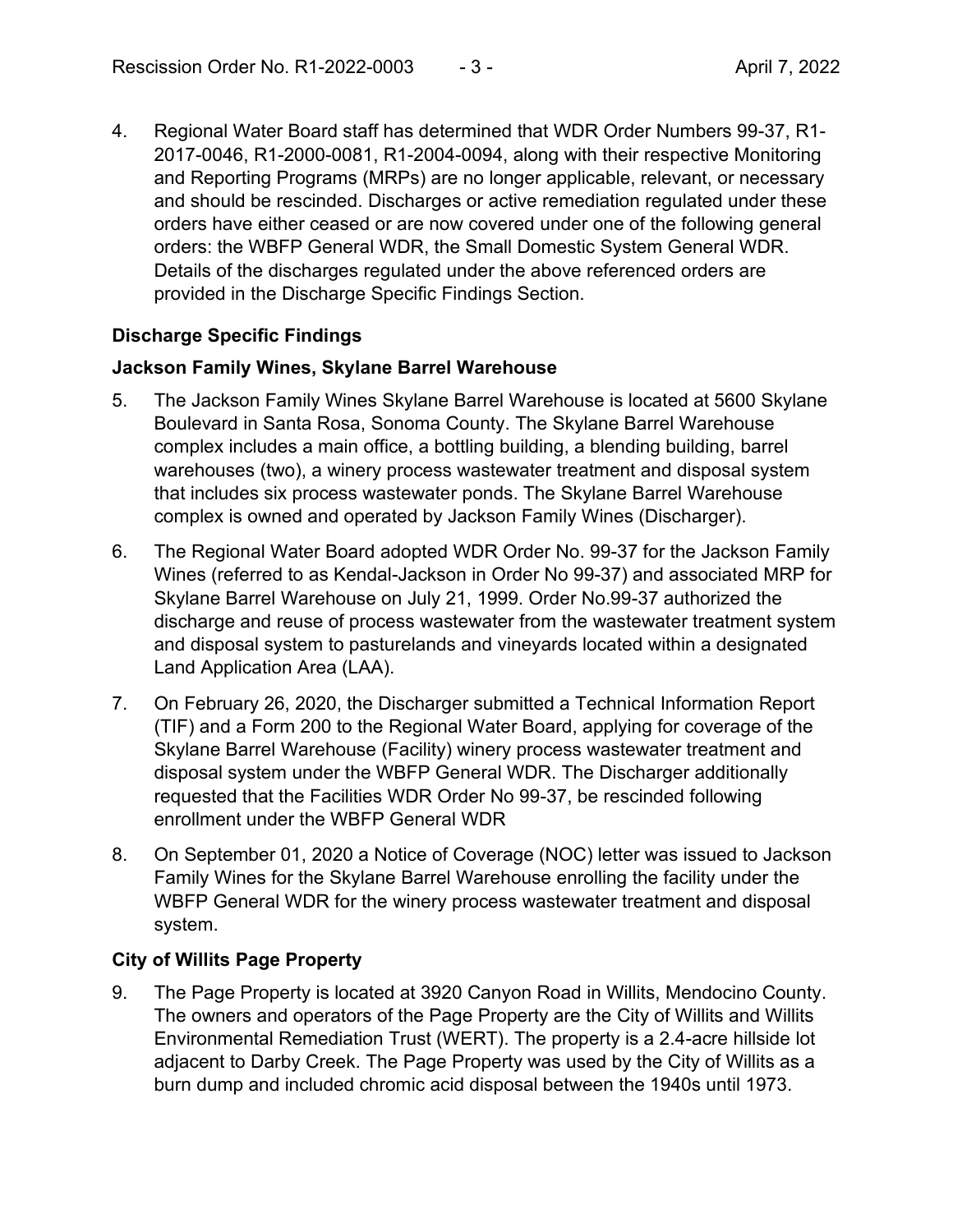The WERT operated a groundwater extraction trench that was constructed in 2006 to collected groundwater contaminated with hexavalent chromium, then treat the groundwater to nondetectable levels of hexavalent chromium. The highly treated groundwater was then discharged to land through spray irrigation. As a contingency in case the discharge to land was not possible, the Regional Water Board permitted the discharge of the highly treated groundwater to Darby Creek, a tributary to the Eel River. No discharges to Darby Creek have occurred.

- 10. The Regional Water Board adopted NPDES Permit No. CA0025142 Order No. R1- 2017-0046 for the Page Property on December 13, 2017, that authorizes the discharge of highly treated groundwater to Darby Creek and to land application areas on the Page Property. The Page Property also includes an individual Monitoring and Reporting Program No. R1-2019-0036.
- 11. Regional Water Board staff determined that remediation of the site was successful, leading to the decommissioning of the groundwater extraction and treatment system. The potential to discharge highly treated groundwater to Darby Creek has been eliminated and the requirements contained in NPDES Permit CA0025142 Order No. R1-2017-0046 and MRP No. R1-2019-0036 are no longer needed for the protection of water quality.

#### **Ray's Station Winery**

- 12. The Ray's Station Winery (formerly Stimson Lane Vineyards & Estates Hopland) is located at 13300 Buckman in Hopland, Mendocino County. The Ray's Station Winery complex includes a winery, vineyards and a process wastewater treatment and disposal system. The winery is owned and operated by Vintage Wine Estates (Discharger).
- 13. The Regional Water Board adopted WDR Order No. R1-2000-0081 for the Stimson Lane Vineyards & Estates – Hopland Winery and McDowell Valley Vineyards process wastewater treatment system on October 27, 2000. Order R1-2000-0081 authorized the discharge and reuse of winery process wastewater from a pond treatment system located on property owned by McDowell Valley Vineyards to vineyards also owned by McDowell Valley Vineyards.

On November 18, 2020, the Discharger submitted a Technical Information Form (TIF) and a Form 200 to the Regional Water Board, applying for coverage of the Ray's Station Winery (Facility) process wastewater treatment and disposal system under the General Waste Discharge Requirements for Discharges of Wine, Beverage and Food Processor Waste to Land in the North Coast Region, Order No. R1-2016-0002 (WBFP WDR). As per the application, Facility process wastewater is discharged to an onsite process wastewater pond system with treated wastewater applied to adjacent vineyards as irrigation water or for frost protection. The Facility halted discharge to the McDowell Valley Vineyard treatment system and vineyards in 2009.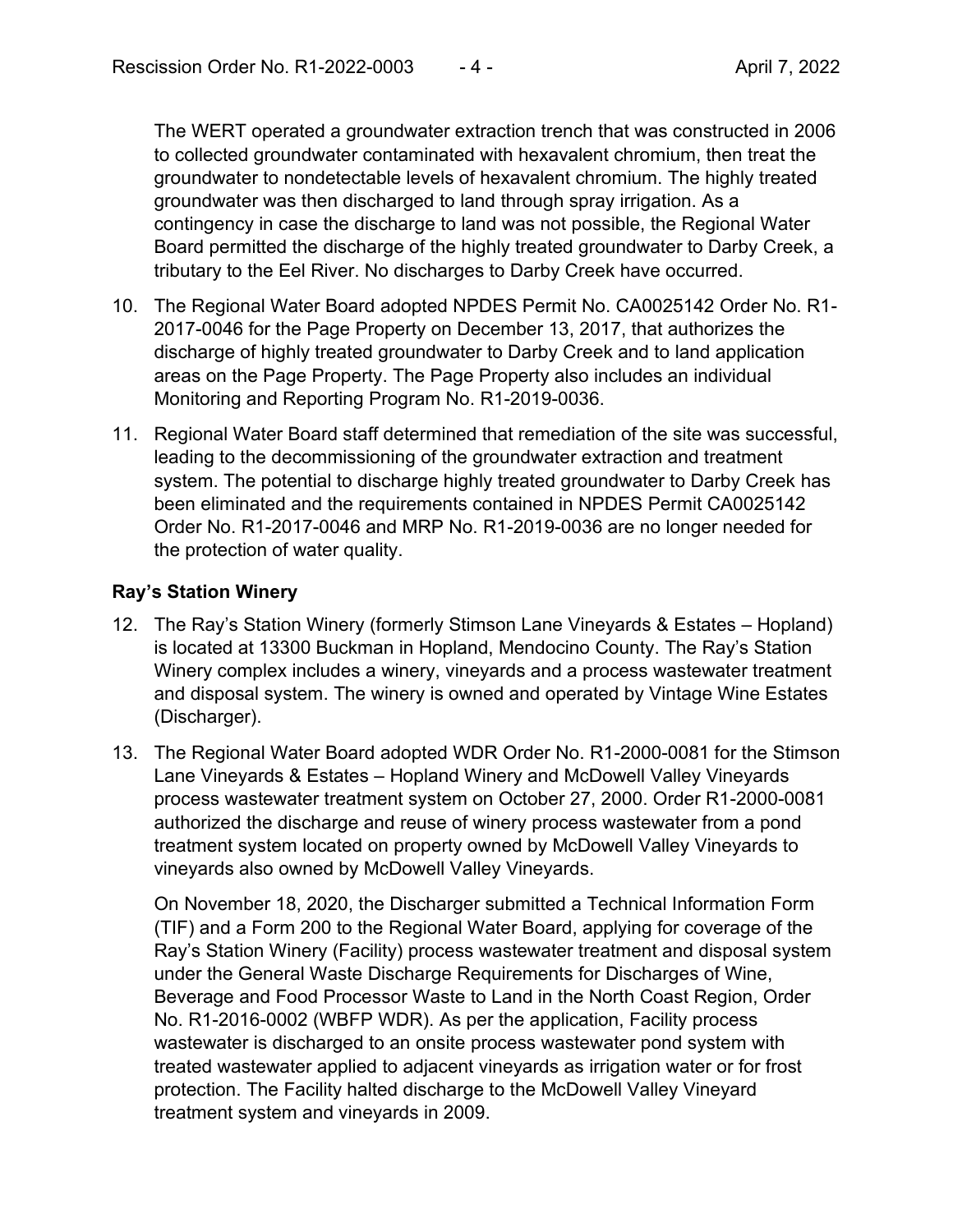14. On August 30, 2021 a Notice of Coverage (NOC) letter was issued to Vintage Wine Estates for enrollment of the Ray's Station Winery onsite process wastewater treatment system discharge under the WBFP General WDR.

## **Coast Wood Preserving Inc.**

- 15. Coast Wood Preserving, Inc. operated a wood treatment facility located at 3150 Taylor Drive, Ukiah, Mendocino County. The facility began operations in the 1970s with no discharge controls in place to prevent wood treatment chemicals from spilling onto the ground and contaminating soil, groundwater, and surface water. These past practices resulted in soil contamination with arsenic, copper and chromium, and groundwater contamination primarily with chromium.
- 16. This is a federal and state Superfund site, and cleanup is occurring under the direction of the Regional Water Board, the Department of Toxic Substances Control, and the U.S. Environmental Protection Agency.
- 17. On November 29, 2004, the Regional Water Board adopted Waste Discharge Requirements Order No. R1-2004-0094, which regulated both the injection of remediation chemicals into soil and groundwater, and on-going wood treatment operations at the site. Order No. R1-2004-0094 replaced Waste Discharge Requirements Order No. 99-45.
- 18. In June 2018, the wood treatment business shut down. In 2019, with the business now closed, additional contaminated soil was excavated and use of the remediation chemical injection system discontinued. The operations for which Order No. R1-2004-0094 were issued no longer exist.
- 19. Future injections of calcium polysulfide, a reductive remediation chemical for the groundwater contaminant hexavalent chromium, has been proposed ("Groundwater Remedial Design" EnviroAnalytics Group, May 2021). Further injections of reductive remediation chemicals will be regulated through the existing General Waste Discharge Requirements for In Situ Soil and Groundwater Remediation for Volatile Organic Compound and/or Metal Impacted Sites Within the North Coast Region, Order No. R1-2009-0105.

### **Gualala Community Services District (CSD) and Sea Ranch Village Incorporated Sea Ranch Golf Links**

20. Gualala CSD is a municipal wastewater treatment facility located at 42455 State Highway 1, Gualala, Mendocino County, and the Sea Ranch Golf Links is a privately-owned golf course located at 42000 Highway 1, Sea Ranch, Sonoma County. Starting around 1989, Gualala CSD has produced tertiary recycled water that is subsequently sent to Sea Ranch Golf Links to irrigate golf course turf.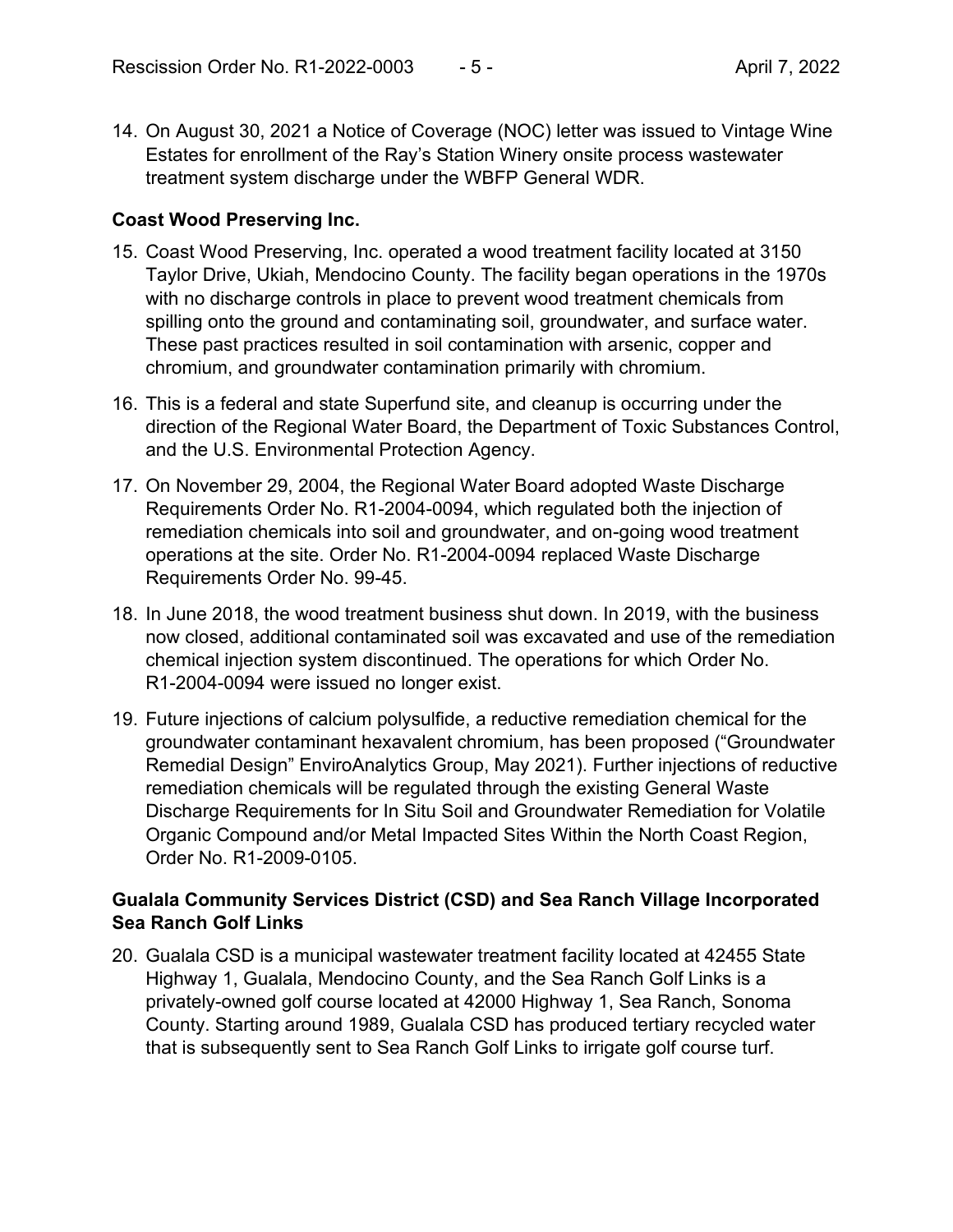- 21. The Regional Water Board adopted Order No. 92-121 Water Reclamation Requirements (WRR) for the Gualala CSD and Sea Ranch Village Incorporated Sea Ranch Golf Links on September 24, 1992 authorizing the reuse of disinfected tertiary recycled water produced by Gualala CSD on turf at the Sea Ranch Golf Links.
- 22. On May 4, 2020, Gualala CSD submitted a Report of Waste Discharge (ROWD) and an Engineering Report for the Production, Distribution and Use of Recycled Water (Title 22 Engineering Report (in order to renewal waste discharge requirements and water recycling requirements). The ROWD and Title 22 Engineering Report describe Gualala CSD to be a master water recycler, thus eliminating the need for a separate set of water recycling requirements on the Sea Ranch Golf Links.
- 23. Order No. R1-2022-0004, Waste Discharge and Master Water Recycling Requirements for the Gualala CSD has been developed by Regional Water Board staff for adoption at the April 7, 2022 Board Meeting. Upon adoption of Order No. R1-2022-0004 by the Regional Water Board, Order No. 92-121 will no longer be necessary, as requirements for the use of recycled water at the Sea Ranch Golf Links Golf Course that are currently covered by Order No. 92-121 will be covered by Order No. R1-2022-0004.

#### **County of Sonoma, County Service Area #6 Sea Ranch North Wastewater Treatment and Disposal Facilities**

- 24. The County Service Area #6 **(**CSA#6), Sea Ranch North Wastewater Treatment and Disposal Facilities are owned by the County of Sonoma and operated by The Sea Ranch Association. The wastewater treatment facility is no longer operated. Currently, operations consist of collection of wastewater and temporary storage of the wastewater in a storage pond for subsequent pumping to the Gualala CSD wastewater treatment plant for tertiary treatment and disinfection and subsequent storage and distribution to the Sea Ranch Golf Links for irrigation of golf course turf. The Regional Water Board adopted Order No. 94-004 for the County of Sonoma, County Service Area #6 Sea Ranch North Wastewater Treatment and Disposal Facilities on January 27, 1994 authorizing the secondary treatment and disposal of CSA#6 effluent and the transfer of the secondary treated effluent to the Gualala CSD WWTF for tertiary treatment and subsequent recycled water use on turf at the Sea Ranch Golf Links.
- 25. CSA#6's operation of the Sea Ranch North collection system is enrolled for regulatory coverage under the SSS General Order. The influent storage pond used for temporary storage at CSA#6 prior to being pumped to the Gualala CSD WWTF is included in CSA#6's enrollment under the General Order.